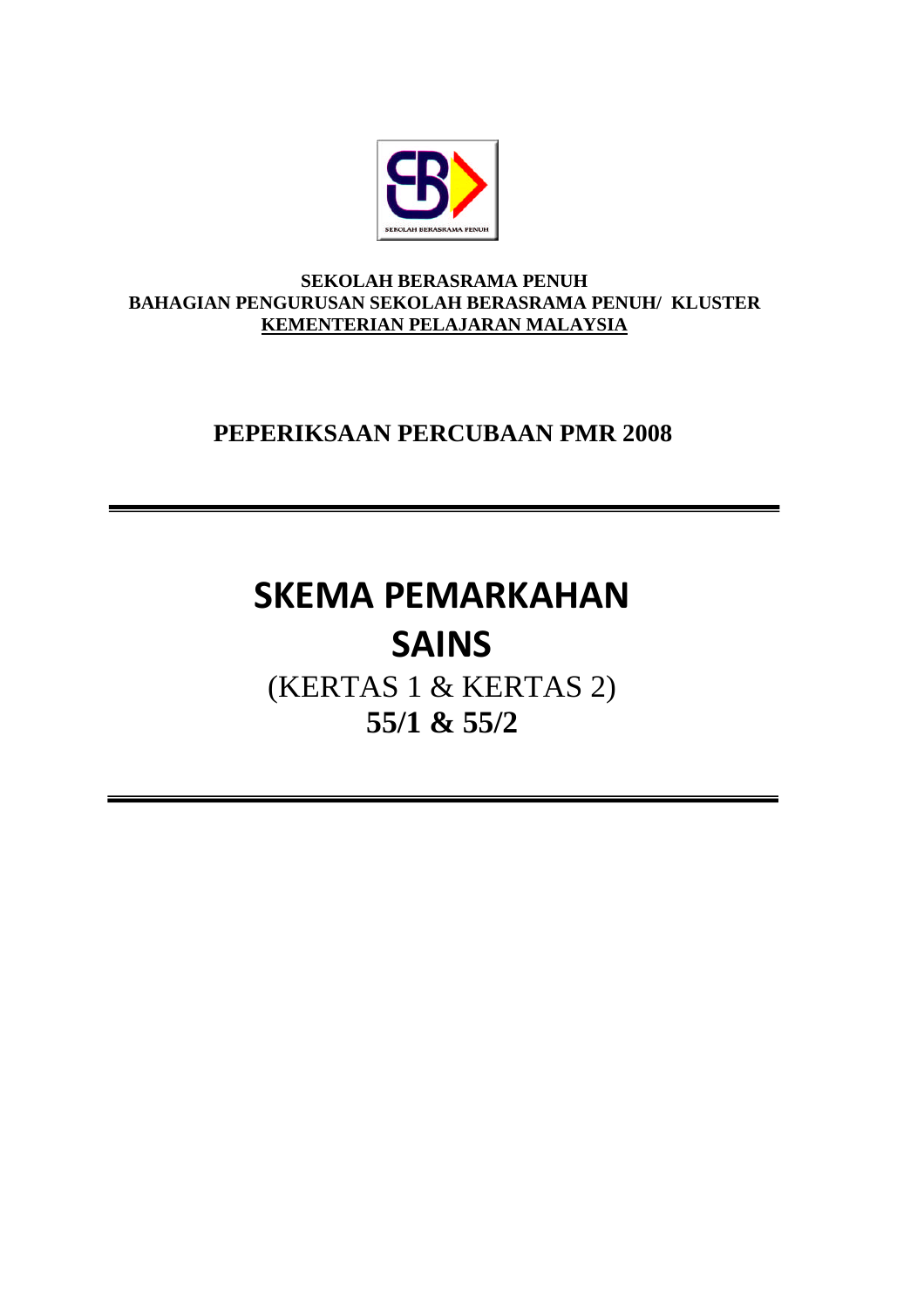### **SAINS (SBP)**

## **PERCUBAAN PENILAIAN MENENGAH RENDAH 2008**

#### **SKEMA JAWAPAN KERTAS 1**

| <b>BIL</b>     | <b>KONSTRUK</b>   | <b>ARAS</b>  | <b>JAWAPAN</b> | <b>STIMULUS</b> |
|----------------|-------------------|--------------|----------------|-----------------|
| 1              | <b>PSNR010102</b> | R            | A              | <b>DIAGRAM</b>  |
| $\mathbf 2$    | <b>KSNR010101</b> | R            | в              |                 |
| 3              | <b>PSNR010201</b> | T            | D              | <b>DIAGRAM</b>  |
| 4              | <b>PSNR010102</b> | ${\bf S}$    | A              |                 |
| 5              | <b>KSNR010501</b> | $\mathbf s$  | D              | <b>DIAGRAM</b>  |
| 6              | <b>KSNR010201</b> | ${\bf S}$    | C              | <b>DIAGRAM</b>  |
| $\overline{7}$ | <b>KSNR010201</b> | T            | в              | <b>DIAGRAM</b>  |
| 8              | <b>KSNR020102</b> | R            | C              |                 |
| 9              | <b>PSNR010102</b> | R            | в              | <b>DIAGRAM</b>  |
| 10             | <b>KSNR010201</b> | T            | D              | <b>DIAGRAM</b>  |
| 11             | <b>PSNR010203</b> | R            | В              |                 |
| 12             | <b>KSNR020102</b> | S            | A              | <b>DIAGRAM</b>  |
| 13             | <b>KSNR010401</b> | $\mathsf{R}$ | В              | <b>DIAGRAM</b>  |
| 14             | <b>PSNR010201</b> | R            | D              |                 |
| 15             | <b>KSNR020102</b> | T            | $\mathbf c$    | <b>DIAGRAM</b>  |
| 16             | <b>PSNR010102</b> | R            | C              |                 |
| 17             | <b>KSNR010201</b> | S            | D              | <b>DIAGRAM</b>  |
| 18             | <b>KSNR010401</b> | R            | В              |                 |
| 19             | <b>KSNR020101</b> | т            | D              | <b>DIAGRAM</b>  |
| 20             | <b>PSNR010101</b> | R            | $\mathbf c$    |                 |
| 21             | <b>PSNR010202</b> | S            | D              | <b>DIAGRAM</b>  |
| 22             | <b>KSNR020102</b> | R            | A              |                 |
| 23             | <b>KSNR010401</b> | R            | $\mathbf c$    |                 |
| 24             | <b>KSNR020102</b> | S            | D              | <b>DIAGRAM</b>  |
| 25             | <b>KSNR010501</b> | ${\bf S}$    | D              | <b>DIAGRAM</b>  |
| 26             | <b>PSNR010102</b> | R            | C              | <b>DIAGRAM</b>  |
| 27             | <b>PSNR010102</b> | R            | A              | <b>DIAGRAM</b>  |
| 28             | <b>PSNR010102</b> | R            | в              |                 |
| 29             | <b>KSNR010201</b> | R            | C              | <b>DIAGRAM</b>  |
| 30             | <b>PSNR010102</b> | R            | C              | <b>DIAGRAM</b>  |
| 31             | <b>KSNR010101</b> | S            | В              | <b>DIAGRAM</b>  |
| 32             | <b>KSNR020102</b> | $\mathsf{R}$ | D              |                 |
| 33             | <b>KSNR010201</b> | R            | C              | <b>DIAGRAM</b>  |
| 34             | <b>KSNR010201</b> | T            | D              | <b>DIAGRAM</b>  |
| 35             | <b>KSNR010401</b> | S            | C              | <b>DIAGRAM</b>  |
| 36             | <b>KSNR020101</b> | T            | $\mathbf c$    | <b>DIAGRAM</b>  |
| 37             | <b>KSNR020201</b> | T            | A              |                 |
| 38             | <b>PSNR010102</b> | R            | В              | <b>DIAGRAM</b>  |
| 39             | <b>PSNR010201</b> | S            | $\mathbf c$    | <b>DIAGRAM</b>  |
| 40             | <b>PSNR010201</b> | R            | D              |                 |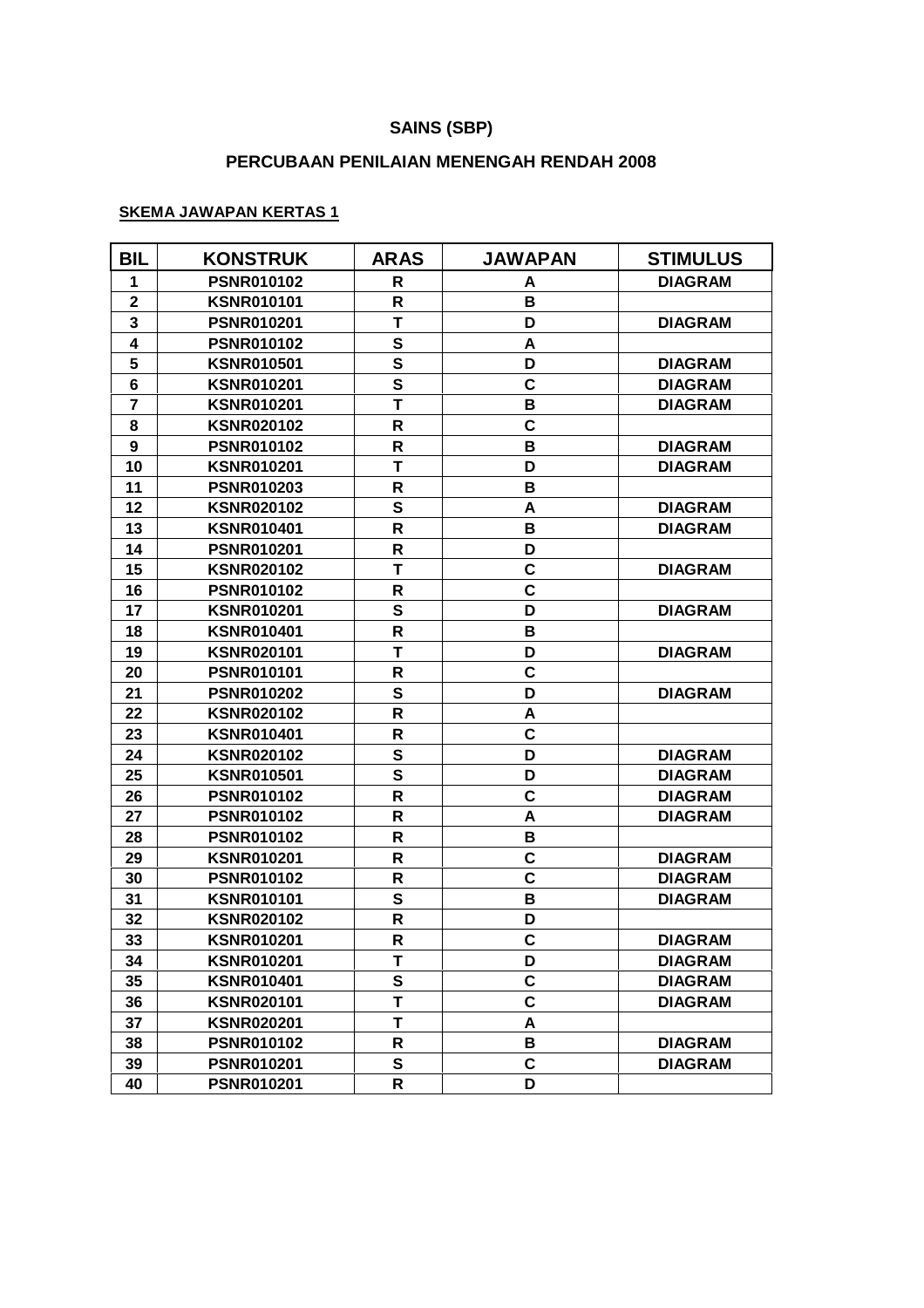#### PEPERIKSAAN PERCUBAAN PMR 2008 SEKOLAH BERASRAMA PENUH

# **SKEMA JAWAPAN KERTAS 2**

| <b>QUESTIONS</b> | <b>RUBRIC</b>                                                                                                                                                                                   |                        |                |
|------------------|-------------------------------------------------------------------------------------------------------------------------------------------------------------------------------------------------|------------------------|----------------|
| 1(a)             | : Element<br>(i)<br>L<br>: Mixture<br>M<br>: Compound<br>$\mathbf N$                                                                                                                            | 1<br>$\mathbf{1}$<br>1 | 3              |
|                  | (ii)                                                                                                                                                                                            |                        |                |
|                  | <b>Substance</b><br><b>Example</b>                                                                                                                                                              |                        |                |
|                  | Gold<br>L                                                                                                                                                                                       | $\mathbf{1}$           |                |
|                  | Water<br>M                                                                                                                                                                                      | 1                      |                |
|                  | <b>Brass</b><br>N                                                                                                                                                                               | $\mathbf{1}$           | 3              |
|                  |                                                                                                                                                                                                 |                        |                |
|                  | <b>TOTAL</b>                                                                                                                                                                                    |                        | 6              |
| 2(a)             | Moves inwards / towards the boiling tube<br>(i)                                                                                                                                                 |                        |                |
|                  | (ii) Air pressure outside the boiling tube push the<br>indicator //<br>The higher atmospheric pressure push the indicator                                                                       |                        |                |
| (b)              | To absorb carbon dioxide                                                                                                                                                                        | 1                      |                |
| (c)              | Move inwards / towards the boiling tube                                                                                                                                                         | 1                      |                |
| (d)              | Method: Use / (The gas is) Mixed with / Passed<br>through lime water<br>: Turns / change to cloudy / chalky / milky<br>Result<br>* Notes: do not accept if student just write "lime water" only | 1<br>$\mathbf{1}$      | $\overline{2}$ |
|                  | <b>TOTAL</b>                                                                                                                                                                                    |                        | 6              |
| 3(a)             | (i) Protein                                                                                                                                                                                     | $\mathbf{1}$           |                |
|                  | (ii) Milk // Egg // Fish // Any suitable answer                                                                                                                                                 | 1                      |                |
| (b)              | Brick red precipitate is formed                                                                                                                                                                 | $\mathbf{1}$           |                |
| (c)              | Kwashiorkor                                                                                                                                                                                     |                        |                |
| (d)              | (i) Stomach                                                                                                                                                                                     |                        |                |
|                  | (ii) amino acids                                                                                                                                                                                | $\mathbf{1}$           |                |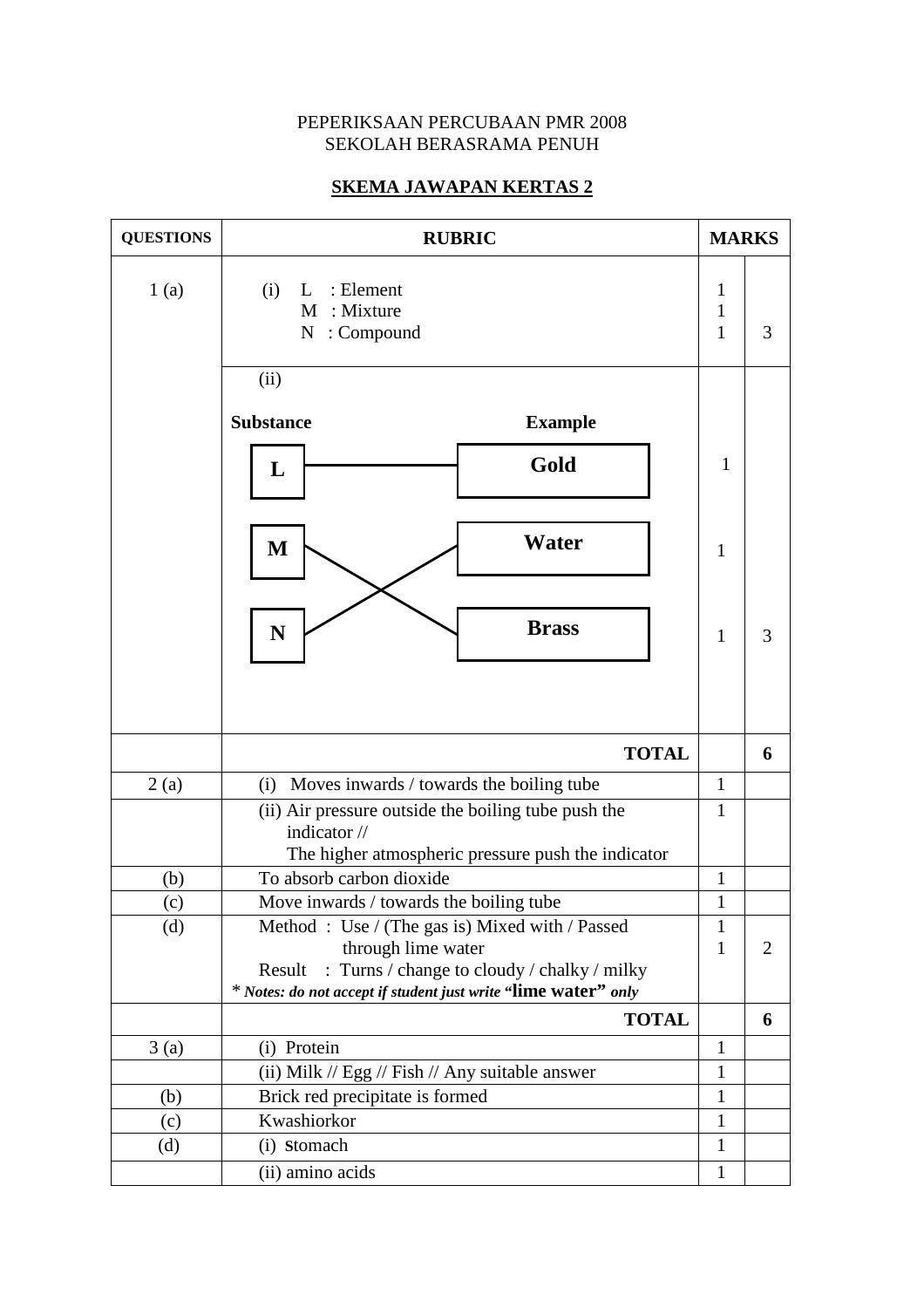|      | <b>TOTAL</b>                                                            |              | 6              |
|------|-------------------------------------------------------------------------|--------------|----------------|
| 4(a) | Endoskeletal / Endoskeleton system                                      | $\mathbf{1}$ |                |
| (b)  | (i) Exoskeletel / Exoskeleton system                                    | 1            |                |
|      | (ii) Hydroskeletal / Hydroskeleton system                               | 1            | $\overline{2}$ |
| (c)  | Buoyancy // Buoyancy of water                                           | 1            |                |
| (d)  | -Its skeletal system not able to support its huge body<br>(i)           | 1            |                |
|      | weight.                                                                 |              |                |
|      | -Its weight will crush its internal organ                               | 1            | $\overline{2}$ |
|      | <b>TOTAL</b>                                                            |              | 6              |
| 5(a) | The stoma is closed during hot day while the stoma<br>(i)               |              |                |
|      | is opened during cool humid day.                                        | $\mathbf{1}$ |                |
|      | (ii) - hot day – stoma closed to reduce excessive lost                  | 1            |                |
|      | of water.                                                               |              |                |
|      | - cool humid day - stoma is opened to allow the                         |              | $\overline{2}$ |
|      | exchange of gasses.                                                     |              |                |
| (b)  | Guard cell                                                              | 1            |                |
| (c)  | Control the closing and opening of the stoma / stomata                  | $\mathbf{1}$ |                |
| (d)  | Transpiration<br>(i)                                                    | $\mathbf{1}$ |                |
| (d)  | (ii) It cools the plant $\frac{1}{\sqrt{2}}$                            |              |                |
|      | Get rid of excess water //                                              | 1            |                |
|      | Concentrate the sap in the plant //<br>Set up a pulling force //        |              |                |
|      | Helps to draw water from the soil //                                    |              |                |
|      | Helps in the transportation of water and minerals in                    |              |                |
|      | plant                                                                   |              |                |
|      | (iii) Humidity // Temperature // Wind // Light // Surface               | 1            |                |
|      | area of leaves.                                                         |              |                |
|      | <b>TOTAL</b>                                                            |              | 8              |
| 6(a) | (i) Permanent / irreversible increase in body size /                    | $\mathbf{1}$ |                |
|      | number of cells / weight / change in body shape /                       |              |                |
|      | function of organism                                                    |              |                |
|      | $(ii)$ P : Infancy                                                      | 1            |                |
|      | S: Adulthood                                                            | 1            | $\overline{2}$ |
| (b)  | X<br>(i)                                                                | $\mathbf{1}$ |                |
|      | (ii) Stage<br>: Adolescence $//$ R                                      | 1            |                |
|      | Reason: Female reach puberty earlier than male                          | 1            | $\overline{2}$ |
| (c)  | - Carbohydrate<br>- Teenagers are very active and need a lot of energy. | 1<br>1       | 2              |
|      | <b>TOTAL</b>                                                            |              | 8              |
| 7(a) | <b>P</b> : Series circuit                                               | 1            |                |
|      | Q : Series circuit                                                      | $\mathbf{1}$ |                |
|      | R : Parallel circuit                                                    | 1            | 4              |
|      | S : Series circuit                                                      | 1            |                |
|      |                                                                         |              |                |
|      |                                                                         |              |                |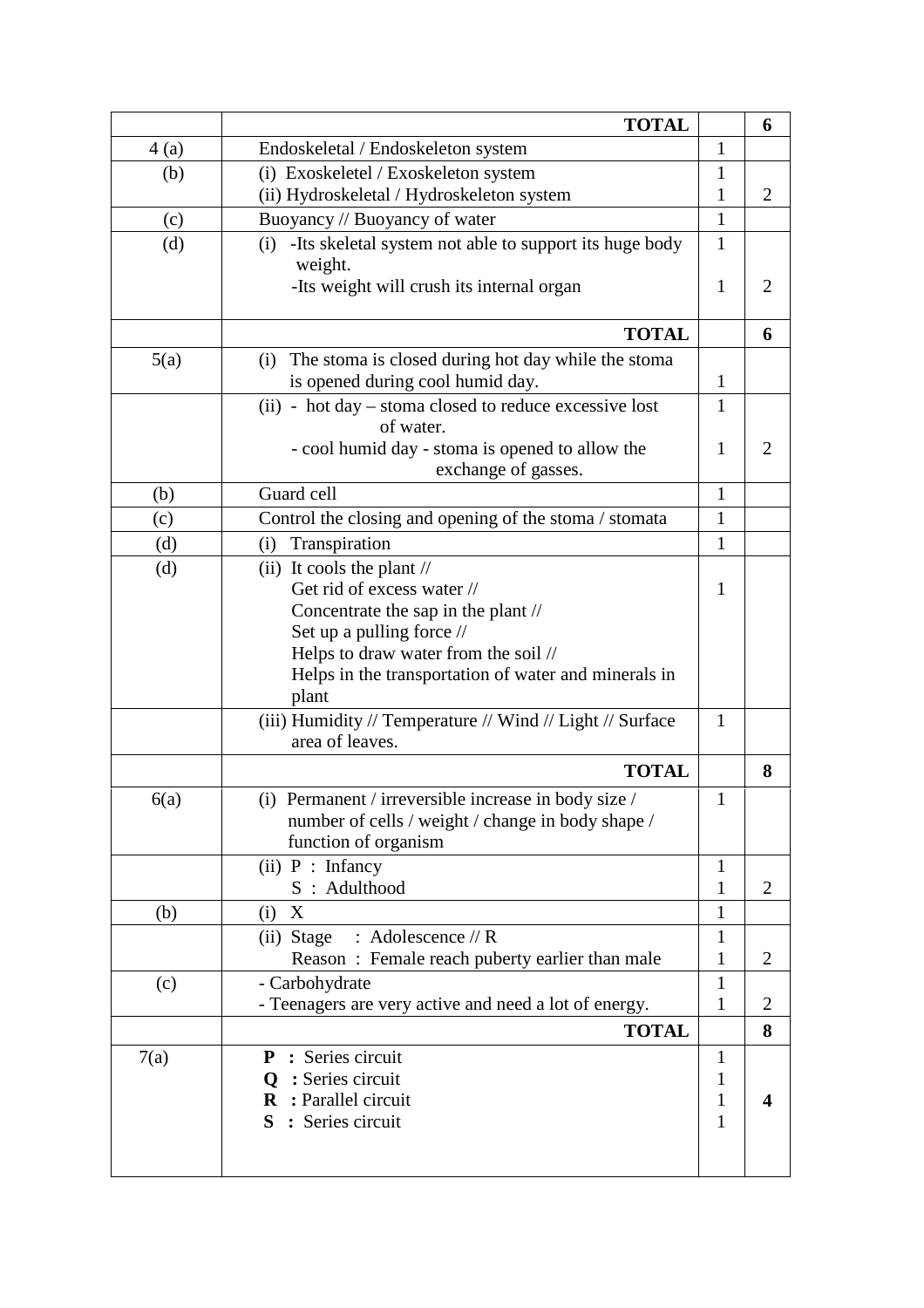| (b)  |                                                                                                    |         |                |                                   |                                              |                  |
|------|----------------------------------------------------------------------------------------------------|---------|----------------|-----------------------------------|----------------------------------------------|------------------|
|      | $P, Q, R$ and $S$                                                                                  |         |                |                                   |                                              |                  |
|      |                                                                                                    |         |                |                                   |                                              |                  |
|      |                                                                                                    |         |                |                                   |                                              |                  |
|      |                                                                                                    |         |                |                                   | $\mathbf{1}$                                 |                  |
|      | Common<br>characteristics                                                                          | Series  |                | Parallel                          |                                              |                  |
|      | circuit                                                                                            |         |                | circuit                           | $\mathbf{1}$                                 |                  |
|      |                                                                                                    |         |                |                                   |                                              |                  |
|      |                                                                                                    |         |                |                                   | $\mathbf{1}$                                 |                  |
|      | Letter of<br>circuit                                                                               | P, Q, S |                | $\mathbf R$                       | $\mathbf{1}$                                 |                  |
|      |                                                                                                    |         |                |                                   |                                              | $\boldsymbol{4}$ |
|      |                                                                                                    |         |                |                                   |                                              |                  |
| 8(a) | 55                                                                                                 |         |                | $\mathbf{1}$<br>$\mathbf{1}$      |                                              |                  |
| (b)  | (i) Manipulated variable : Mass of load // Force exerted<br>on the spring // Weight of load        |         |                |                                   |                                              |                  |
|      | (ii) Responding variable : Position of the pointer //<br>pointer reading //<br>extension of spring |         |                |                                   | $\mathbf{1}$                                 | 3                |
|      | (iii) Constant variable : Type of spring //<br>initial reading of the pointer                      |         |                |                                   | $\mathbf{1}$                                 |                  |
| (c)  | Mass of load /g                                                                                    |         | Force /N       | <b>Extension of spring</b><br>/cm |                                              |                  |
|      | 100                                                                                                |         | $\mathbf{1}$   | $\overline{2}$                    |                                              |                  |
|      | 200                                                                                                |         | $\overline{2}$ | $\overline{4}$                    | $\mathbf{1}$<br>$\mathbf{1}$<br>$\mathbf{1}$ |                  |
|      | 300                                                                                                |         | 3              | 6                                 |                                              | $\mathbf{3}$     |
|      | 400                                                                                                |         | $\overline{4}$ | 8                                 |                                              |                  |
|      | 500                                                                                                |         | 5              | 10                                |                                              |                  |
|      | Notes: $4$ corrects = $3m$<br>$3 corrects = 2m$<br>$2$ corrects = 1m<br>$1 correct = 0m$           |         |                |                                   |                                              |                  |
|      |                                                                                                    |         |                |                                   |                                              |                  |